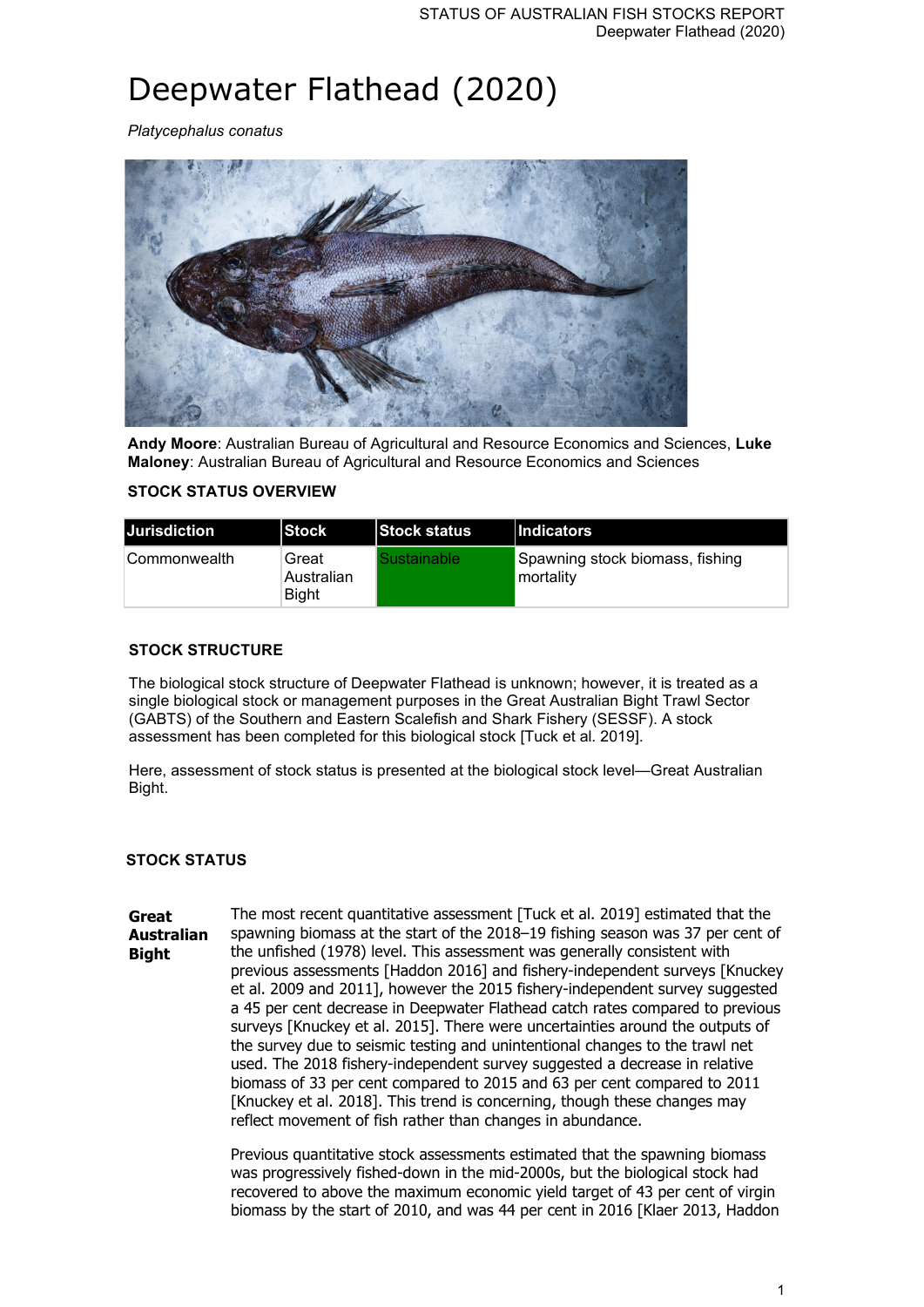2016]. The recovery was likely a result of lower fishing pressure, combined with at least one substantial recruitment event. As indicated above, the 2019 stock assessment suggests spawning biomass at the start of 2018–19 to be 37 per cent of the unexploited biomass. The quantitative assessment provided good fits to the catch rate, length and age data, but a poor fit for the last two years of fishery-independent trawl data [Tuck et al. 2019]. There is no evidence of a truncation in size or age structure of Deepwater Fathead [Haddon 2016]. The above evidence indicates that the biomass of this stock is unlikely to be depleted and that recruitment is unlikely to be impaired.

The recommended biological catch (RBC) estimated by Haddon [2016] (1155t) was used to set a total allowable catch (TAC) for the SESSF Great Australian Bight Trawl Sector (Commonwealth) for the 2018–19 fishing season (1128t). Total landed catch of Deepwater Flathead in the 2019-20 fishing season was 693 t (528t for the 2018-19 fishing season) below the RBC. This level of fishing mortality is unlikely to cause the stock to become recruitment impaired.

On the basis of the evidence provided above, the Great Australian Bight biological stock is classified as a **sustainable stock**

#### **BIOLOGY**

**Deepwater Flathead biology** [Kailola et al. 1993, Stokie and Krusic-Golub 2005, Stokie and Talman 2003]

| Species            | <b>Longevity / Maximum Size</b>                          | Maturity (50 per cent)                                  |
|--------------------|----------------------------------------------------------|---------------------------------------------------------|
| Deepwater Flathead | Females ~26 years, 820 mm<br>∣TL Males ~19 years, 590 mm | Females 5–6 years, 430 mm<br>TL Males 4-5 years, 430 mm |

#### **DISTRIBUTION**



Distribution of reported commercial catch of Deepwater Flathead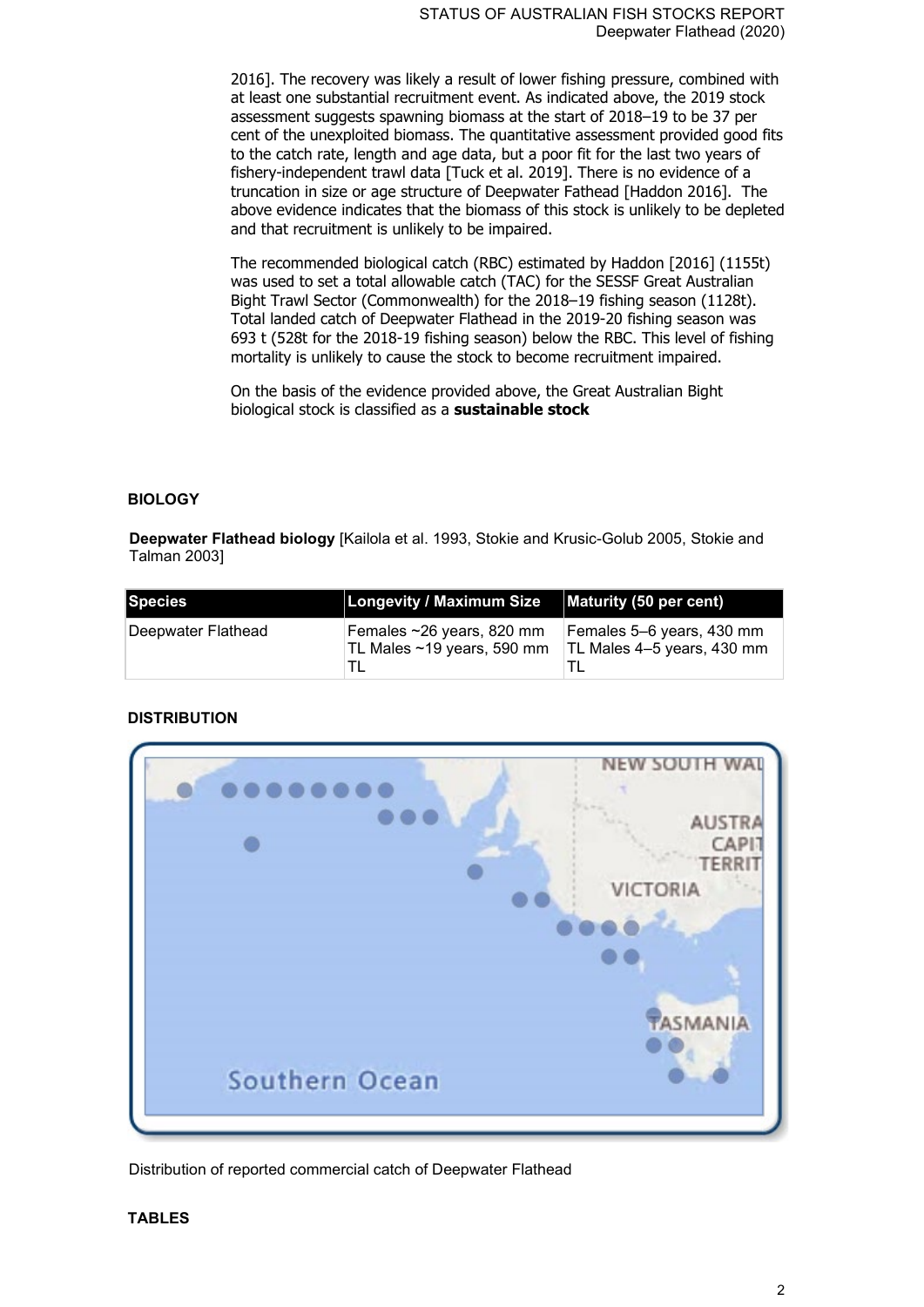| Fishing<br>methods  |                     |
|---------------------|---------------------|
|                     | <b>Commonwealth</b> |
| <b>Commercial</b>   |                     |
| <b>Danish Seine</b> |                     |
| <b>Otter Trawl</b>  |                     |

| <b>Management</b><br><b>Methods</b> |                     |
|-------------------------------------|---------------------|
|                                     | <b>Commonwealth</b> |
| <b>Commercial</b>                   |                     |
| Gear<br>restriction<br>S            |                     |
| <b>Limited entry</b>                |                     |
| <b>Spatial</b><br>closures          |                     |
| <b>Total</b><br>allowable<br>catch  |                     |

| <b>Catch</b>      |                     |
|-------------------|---------------------|
|                   | <b>Commonwealth</b> |
| <b>Commercial</b> | 563.896 t           |

**Commonwealth – Recreational** The Australian Government does not manage recreational fishing in Commonwealth waters. Recreational fishing in Commonwealth waters is managed by the state or territory immediately adjacent to those waters, under its management regulations.

**Commonwealth – Indigenous** The Australian Government does not manage non-commercial Indigenous fishing in Commonwealth waters, with the exception of the Torres Strait. In general, non-commercial Indigenous fishing in Commonwealth waters is managed by the state or territory immediately adjacent to those waters.

**CATCH CHART**